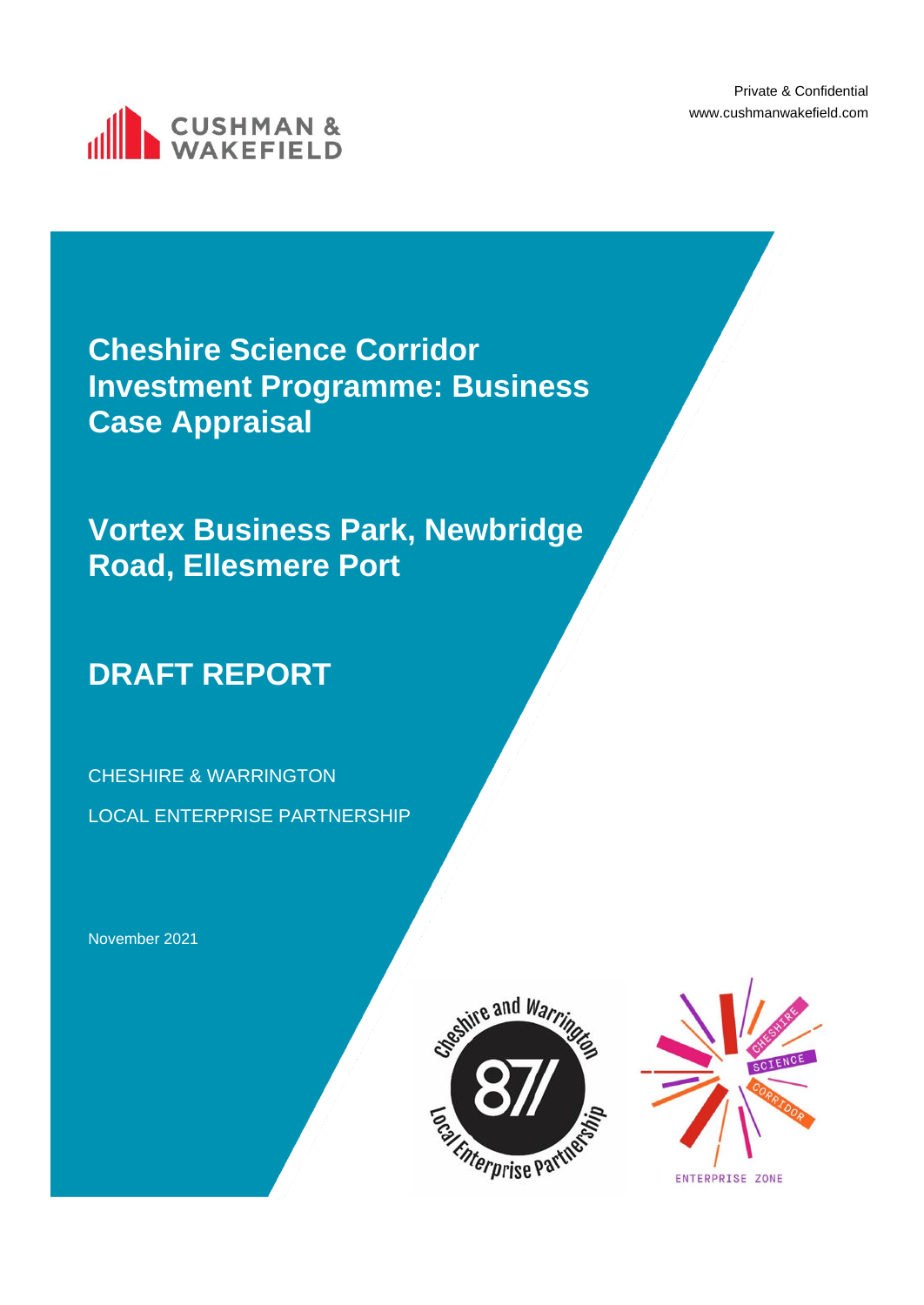# **Contents**

| 1.0 | Introduction and Project Summary |  |
|-----|----------------------------------|--|
| 2.0 | Appraisal of Project             |  |
| 3.0 | Conclusions and Recommendation   |  |

### Disclaimer

As of 2 September 2015, DTZ and Cushman & Wakefield merged at a global level and adopted the Cushman & Wakefield brand. At a local level, DTZ Debenham Tie Leung Limited remains, at this stage, an independent legal entity and has not changed its legal name - it has only adopted the Cushman & Wakefield brand.

This report should not be relied upon as a basis for entering into transactions without seeking specific, qualified, professional advice. Whilst facts have been rigorously checked, Cushman & Wakefield can take no responsibility for any damage or loss suffered as a result of any inadvertent inaccuracy within this report. Information contained herein should not, in whole or part, be published, reproduced or referred to without prior approval. Any such reproduction should be credited to Cushman & Wakefield.

### **Market conditions explanatory note: Novel Coronavirus (COVID-19)**

The outbreak of COVID-19, declared by the World Health Organisation as a "Global Pandemic" on the 11th March 2020, has and continues to impact many aspects of daily life and the global economy – with some real estate markets having experienced lower levels of transactional activity and liquidity. Travel, movement and operational restrictions have been implemented by many countries. We continue to be faced with an unprecedented set of circumstances caused by COVID-19 and an absence of relevant/sufficient market evidence on which to base our judgements. Our advice is provided subject to this material uncertainty and a higher degree of caution should be attached to our advice than would normally be the case. This explanatory note is included to ensure transparency and to provide further insight as to the market context under which our advice has been prepared. In recognition of the potential for market conditions to move rapidly in response to changes in the control or future spread of COVID-19 we highlight the importance of the date on which this advice is provided.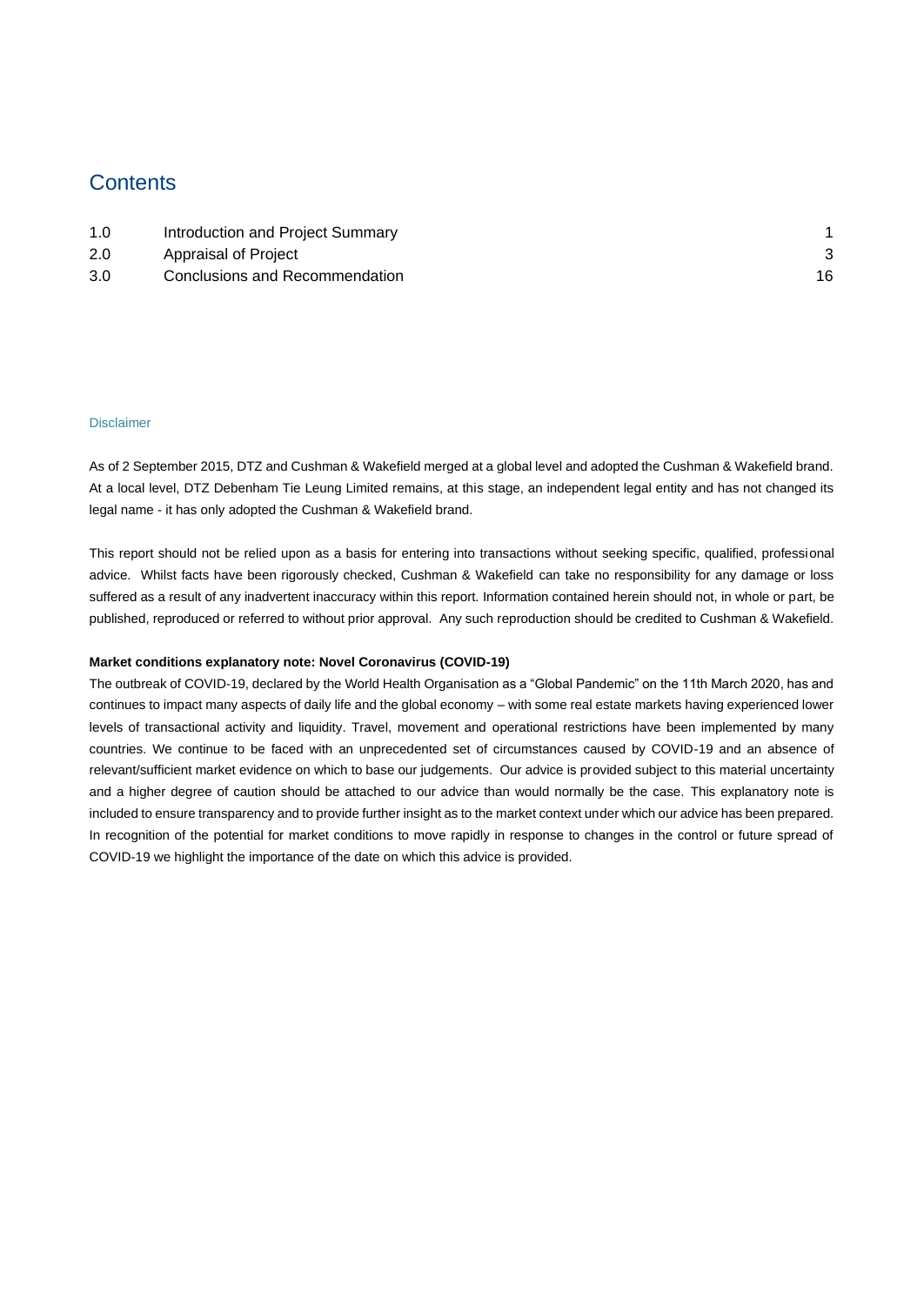# <span id="page-2-0"></span>1.0 Introduction and Project Summary

# Introduction

- 1.1 The overarching Development and Investment Strategy for the Cheshire Science Corridor sets out the vision, objectives and investment priorities for the Enterprise Zone. In order to maximize the scale of the Business Rate Retention re-investment pot, the focus of investment in the early years (0-5 years) will be on projects that unlock and accelerate the delivery of new floorspace and will attract high quality occupiers and which deliver the following outcomes:
	- **Facilitates additional business rate retention**
	- Supports job creation
	- Increases economic growth
	- Facilitates business start ups
	- Supports business expansion
	- Attracts private sector investment
- 1.2 Towards this aim, landowner and developer stakeholders with projects which can contribute to the aspirations of the Development and Investment Strategy and their own site specific Development Plans have been invited to work alongside the Growth Director to develop and submit a Business Case for investment.
- 1.3 This paper provides an external technical review of the Business Case submitted by Vortex Business Park Limited (VBP) in respect of the **speculative development of 9 industrial units across 6 buildings totalling (21,004 sq m) 226,082 sq ft at Newbridge Road (branded Vortex Business Park) in Ellesmere Port**, within the Enterprise Zone.
- 1.4 The Business Case and this technical review are aligned and with the principles of the Government's 'Green Book' five case appraisal approach and structured accordingly to determine:
	- Strategic Case The case for change and fit with strategic objectives
	- Economic Case The outcomes of investment and value for money
	- Commercial Case Capability to deliver
	- Financial Case Justification of cost to EZ and other stakeholder commitments
	- Management Case Programme and risk management
- 1.5 This paper will conclude with a recommendation as to the 'reasonableness' of the EZ investment ask against the objectives of the Investment Programme and in respect of each of the five appraisal cases. It will raise any points around negotiation and conditions should the LEP be minded to approve the investment request. The Business Case and this paper will then be assessed by the EZ Board to determine the project's suitability for funding and scale of funding to be offered, if any.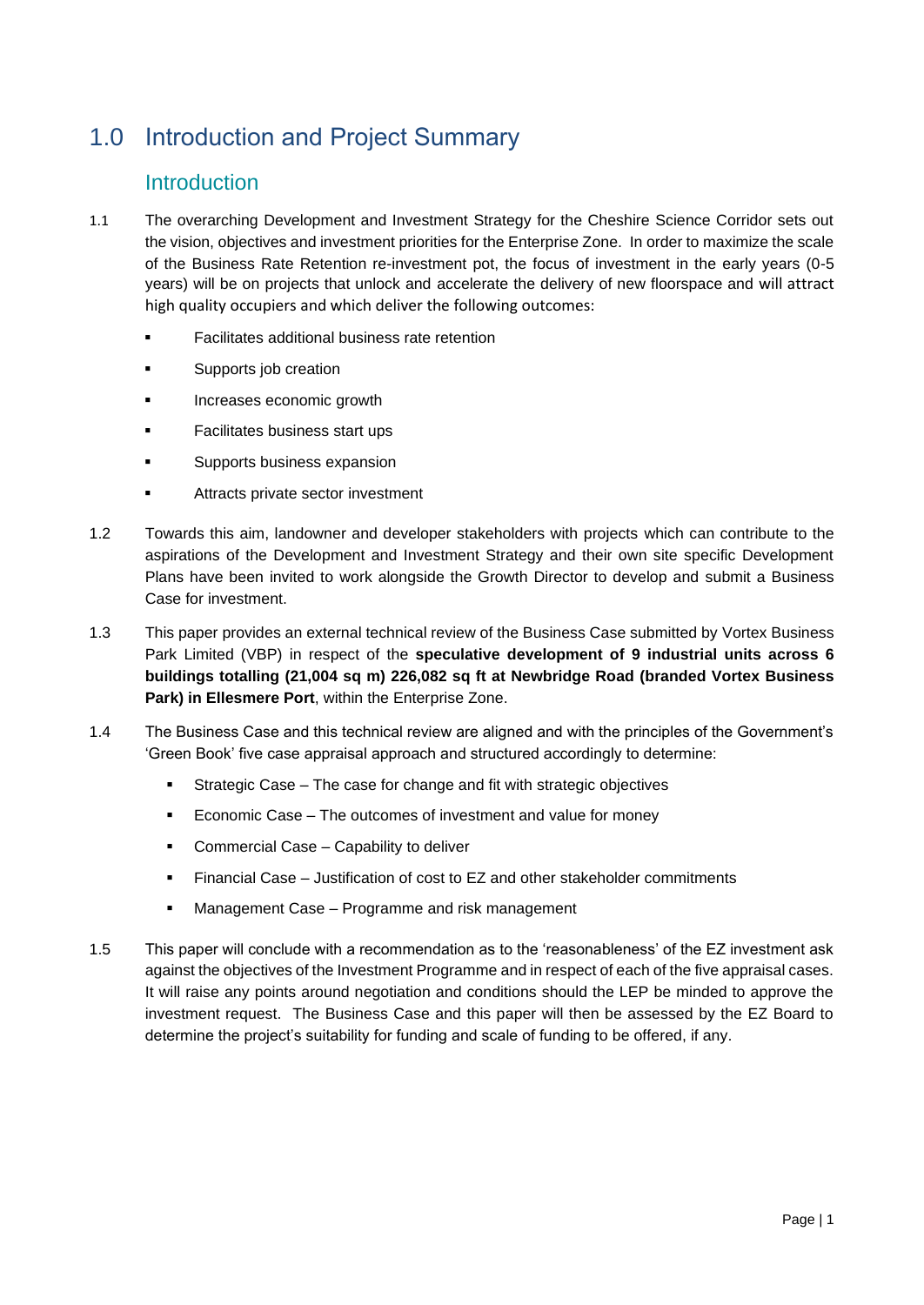# Project Overview

- 1.6 The Business Case is seeking £3.8 million of grant funds from the EZ Retained Business Rate Investment Support Fund (BISF) to deliver a £25.1 million project to bring forward the delivery of 21,004 sq m (226,082 sq ft) of industrial space across 9 units to be known as Vortex Business Park at Newbridge Road in Ellesmere Port. The Business Case is seeking a grant request on the basis of a gap in financial viability.
- 1.7 The intervention proposed by the Business Case is in response to an identified market need for new high quality industrial employment space of this scale in Ellesmere Port against a backdrop of limited development viability and increasingly constrained supply.
- 1.8 The applicant, Vortex Business Park Limited, is a newly formed company backed with funding from Gaerwen Properties Limited, a regional landowner and property investor which owns and developed Helix Business Park on an adjacent site supported by £669,000 of BISF grant. The applicant has secured an agreement with Cheshire West and Chester Council (CWAC) to acquire the site on a 250 year leasehold upon the granting of planning consent with an option to purchase the freehold when half the development is delivered.



**Figure 1.1 Site and Proposal for Vortex Business Park**

Source: Vortex Business Park Ltd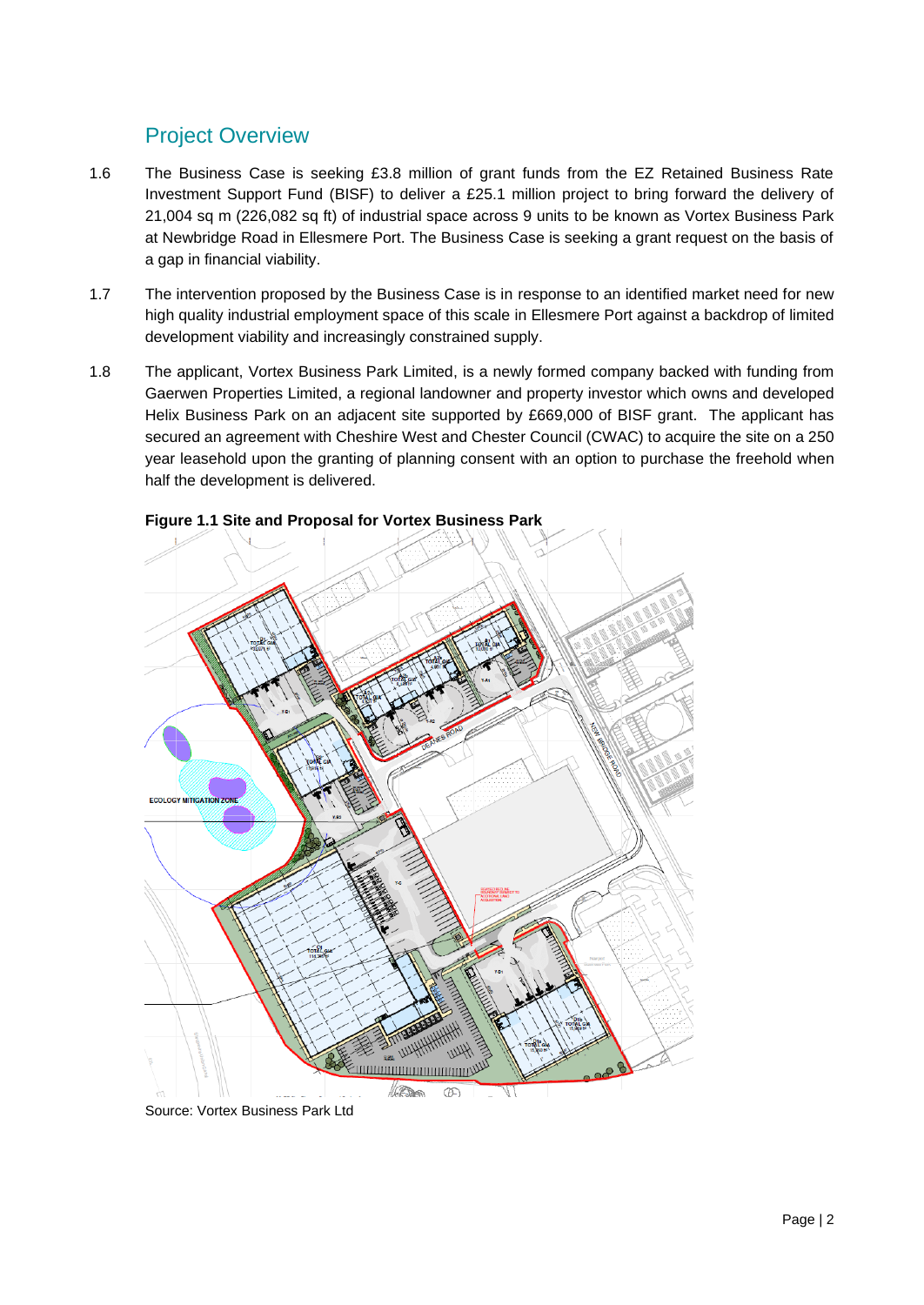# <span id="page-4-0"></span>2.0 Appraisal of Project

# Strategic Case

2.1 The Strategic Case seeks to tests the justification for public sector intervention and fit with strategic objectives at the local and wider scale.

**Please describe in detail how this project contributes to the LEP's strategic objectives (Q1.2)**

**SATISFACTORY**

The Business Case considers the proposed project to contribute directly to the LEP's strategic objectives as set out within key strategies as follows:

- **Cheshire & Warrington Strategic Economic Plan (2017)** The SEP aims to grow (by 2040) the CWLEP economy by £50 billion p.a. in GVA and create 120,000 net additional jobs. This project has the potential to contribute c.£72m in net additional GVA and create 423 (TBC) net additional jobs. Whilst not mentioned by the applicant, a strategic theme of the SEP is upgrading infrastructure and by providing new high quality industrial accommodation - this project will help achieve a key objective of this theme i.e. providing readily available employment sites that meet the needs of key economic sectors, attract inward investment and new investment by indigenous businesses.
- **Cheshire and Warrington LEP Local Industrial Strategy (February 2019)** The project will contribute to "A Foundation of Productivity, Business Environment and Place" via constructing quality industrial units, creating quality new additional jobs and generating an increased productivity/GVA in the Cheshire and Warrington area. Therefore, the Local Industrial Strategy (LIS) priorities of "Raise Productivity"; "Increase Business Resilience"; and "increase earning power of our residents' would be assisted via the successful delivery of the proposed project.
- **Cheshire and Warrington Recovery Plan (2021/22)** The Plan clearly states that it will deliver a 'Sustainable Recovery' and a 'Growing Economy' in response to the covid-19 pandemic. Vortex Business Park will contribute to these objectives by delivering quality industrial units providing sustainable additional new jobs, including targeting the low carbon energy sector supply chain, to provide for the growth that will arise from the Government backed North West HyNet facility at Stanlow.

The response also details how the scheme will contribute to the **Cheshire Science Corridor Enterprise Zone Development and Investment Strategy** as follows:

- **Vision** The delivery of new high quality industrial premises will support the Cheshire Science Corridor's Vision to be *"an internationally renowned science and technology cluster"*  and *"a major driver of future business growth in the sub-region"*.
- **Delivery Target** The project is seeking to build upon the 5 new occupiers and additional jobs created at the previous Helix Business Park scheme by providing further high quality industrial accommodation to attract up to nine new businesses and the associated jobs to the Ellesmere Port, which will support the EZ's key strategic objective to attract 500 businesses and create almost 20,000 jobs over its 25-year life. significant numbers of new jobs being created.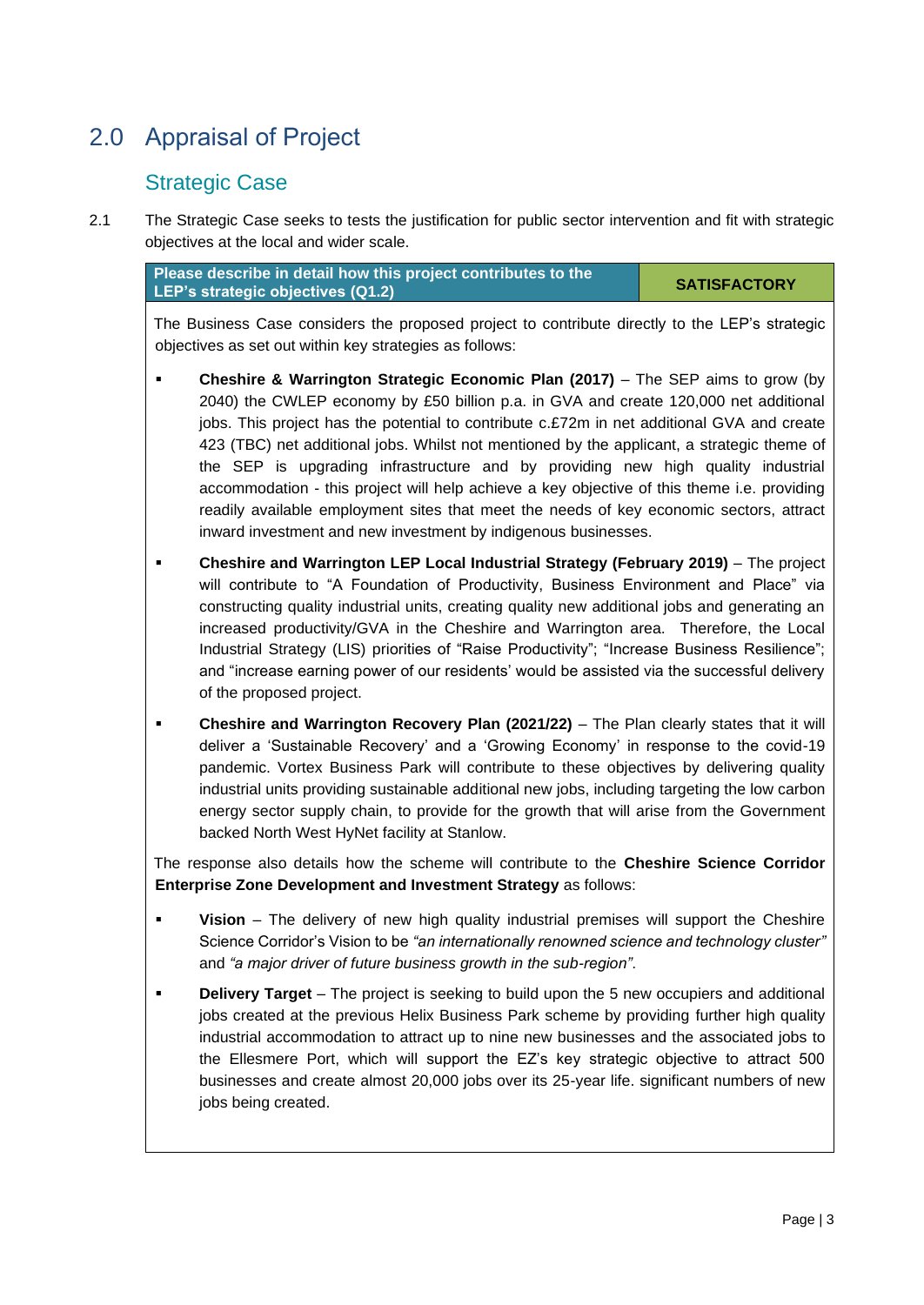# **Which of the LEP's target sectors will this project be aimed at? (Q1.3)**

The LEP's target sectors are established within the Local Industrial Strategy and includes Life Sciences, Energy and High Value Manufacturing (primary priorities) followed by Logistics and Financial Business services (secondary priorities).

VBP has a focus on attracting businesses from the Advanced Manufacturing, Environmental Technologies, Low Carbon Energy sector supply chain, Logistics/Distribution and Automotive sectors thus demonstrating alignment with a number of the LEP's target sectors.

The Business Case argues that companies from these sectors tend to favour new or modern buildings which are designed to meet their occupational requirements and project a positive image to their customers and suppliers. The proposed scheme will therefore meet the demands of these target sectors. The attraction of Cook Compression and Thyson Technology to Helix Business Park are used to demonstrate the attractiveness of such development in this location to businesses in the target High Value Manufacturing sector.

# **Which other local and national strategies will the project contribute to and how? (Q1.4)**

### **SATISFACTORY**

The Business Case demonstrates fit with other relevant local and national strategies as follows:

- **UK Government Net Zero Strategy- Build Back Greener (October 2021)** The site is in proximity to the HyNet development that has secured phase 1 Government funding. HyNet, alongside the growth of 'Green Hydrogen' and Nuclear sectors are strategic priorities that will require high quality space such as that proposed at VBP to service them.
- **UK Government Build Back Better - Our Plan for Growth - Levelling Up (March 2021)** – The VBP project will provide the quality industrial units required to facilitate and enable job creation within both the North West and Low Carbon Energy sector – both of which are recognised as key economic growth targets within the Plan for Growth..
- **National Industrial Strategy (2017)** Contributes to the 'Foundations' of 'Business Environment' and 'Place' through the provision of modern business space that allows SMEs to grow and tackling regional disparities in productivity and economic performance.
- **Northern Powerhouse Strategy (November 2016)**  Supports the Enterprise and Innovation objective by providing new industrial space for businesses in the knowledge intensive sectors (including Advanced Manufacturing & Automotive) to develop innovative ideas and help the area's economy grow.
- **Mersey Dee Alliance (MDA) Growth Prospectus (2017), Investment Programme (2020) and Plan Ahead (to 2040)** – Supports the delivery of key priorities within the MDA programme including low carbon and clean growth, labour market and skills through the provision of suitable business space creating additional new jobs and facilitating sustainable skills development.
- **Ellesmere Port Strategic Regeneration Framework (SRF)** The project supports the key objective of delivering employment growth in key development zones including the Eastern Employment Zone within which the Newbridge Road development area is located.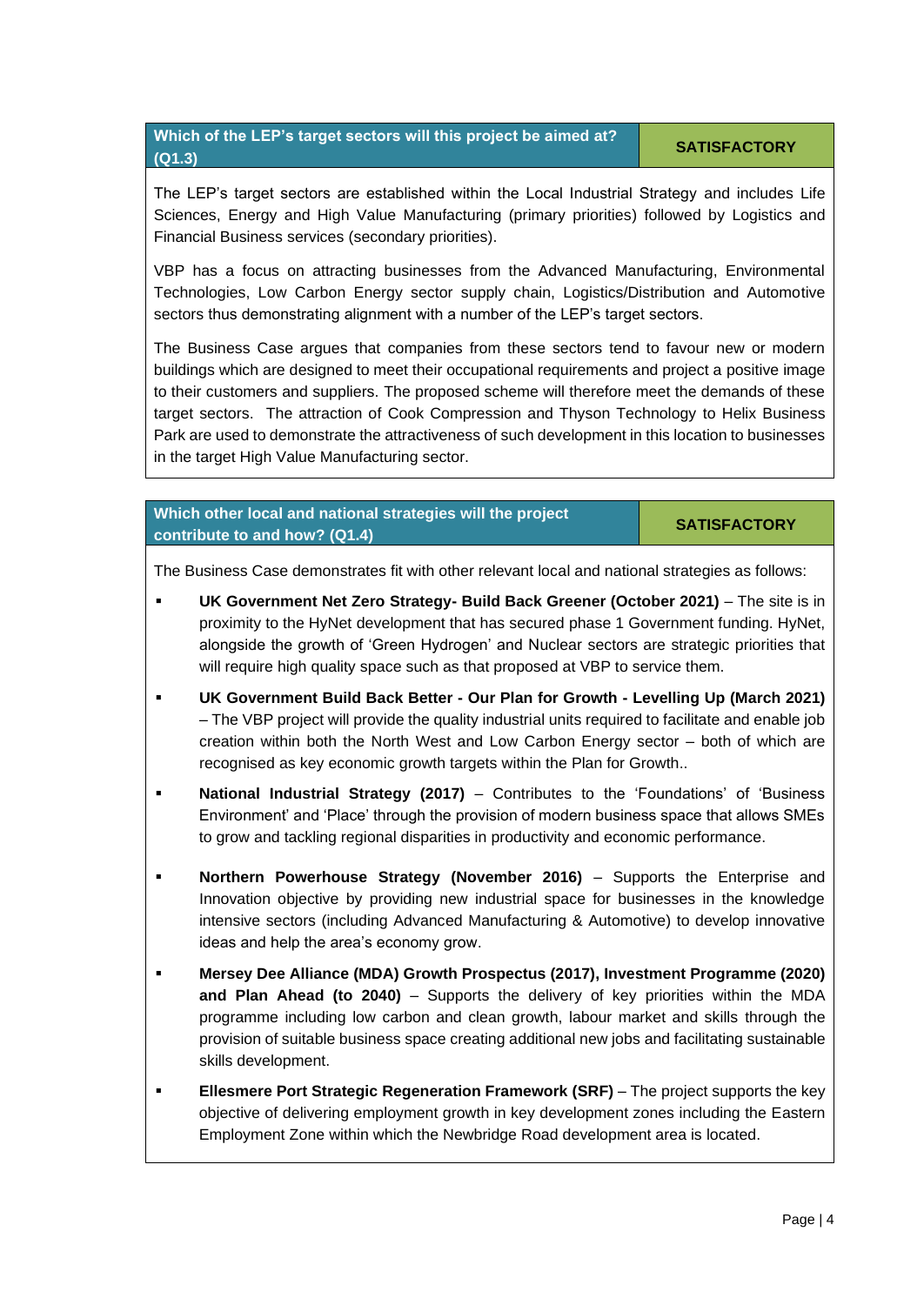## **What is the market need for the scheme?** (Q1.5) **SATISFACTORY**

The applicant has submitted an external Market Demand Assessment by regional property agent Legat Owen to evidence the market need and demand case for industrial development of the type and scale proposed in this location.

The agent's analysis of the supply and demand for industrial space across the local Ellesmere Port and wider sub-regional market illustrates strong occupier demand and enquiries for space in both the 5,000-30,000 sq ft range emanating from small to medium sized companies looking for grow on space and also larger national companies who are seeking units in excess of 100,000 sq ft+ units. The proposed VBP scheme is aligned to this demand profile and includes a number of units that can be combined if required to respond to occupier requirements.

Despite the success of Helix Business Park that was fully let within 4 months of completion and provided a similar scale of space, thus demonstrating the demand for space, there has been very limited speculative development to serve SMEs. As a result, there is now a relative shortage of modern industrial space available, particularly in the 10,000 sq ft range, meaning occupiers are forced to consider outside of Ellesmere Port to meet their requirements. There are a small number of competing schemes coming forward within the 75,000 to 150,000 sq ft range in Ellesmere Port. Vortex will help support this demand for larger floorspace through the provision of a 115,000 sq ft unit.

There is a justified case for a speculative approach to development that will meet currently unmet market demand and assist in the future growth of the economy in Ellesmere Port. A development appraisal has been submitted with the Business Case evidencing a gap in financial viability and therefore the market need for funding support.

# **Why does your scheme require EZ investment?** (Q1.6) SATISFACTORY

In the absence of public sector funding the proposed speculative development would not progress as the scheme has been demonstrated to be commercially unviable. This represents a 'negative externality' market failure in which a lack of viability results in a disincentive for private capital/borrowed finance to be invested in the provision of speculative commercial space.

The rationale for EZ intervention and investment is established as follows:

- Viability Build costs have increased at a rapid rate and despite improvements to rents and yields, speculative commercial development remains unviable. EZ funding will fill the cost viability gap and enable the project to progress to delivery. A development appraisal has been submitted to evidence this position and scale of EZ ask.
- **External Factors** continued fragility of the development and construction market due to the challenging external environment, primarily due to the Brexit impact and the ongoing pandemic means developers are unwilling to risk investment.
- **Funding risk** Developing on a speculative basis has additional cost implications e.g. additional finance costs during void and potentially extended incentive periods. Funders and investors consider this a 'risk' and are only willing to build speculatively in prime locations. Gaerwen Properties previously speculatively delivered Phase 2 of Helix Business Park, albeit with EZ grant support.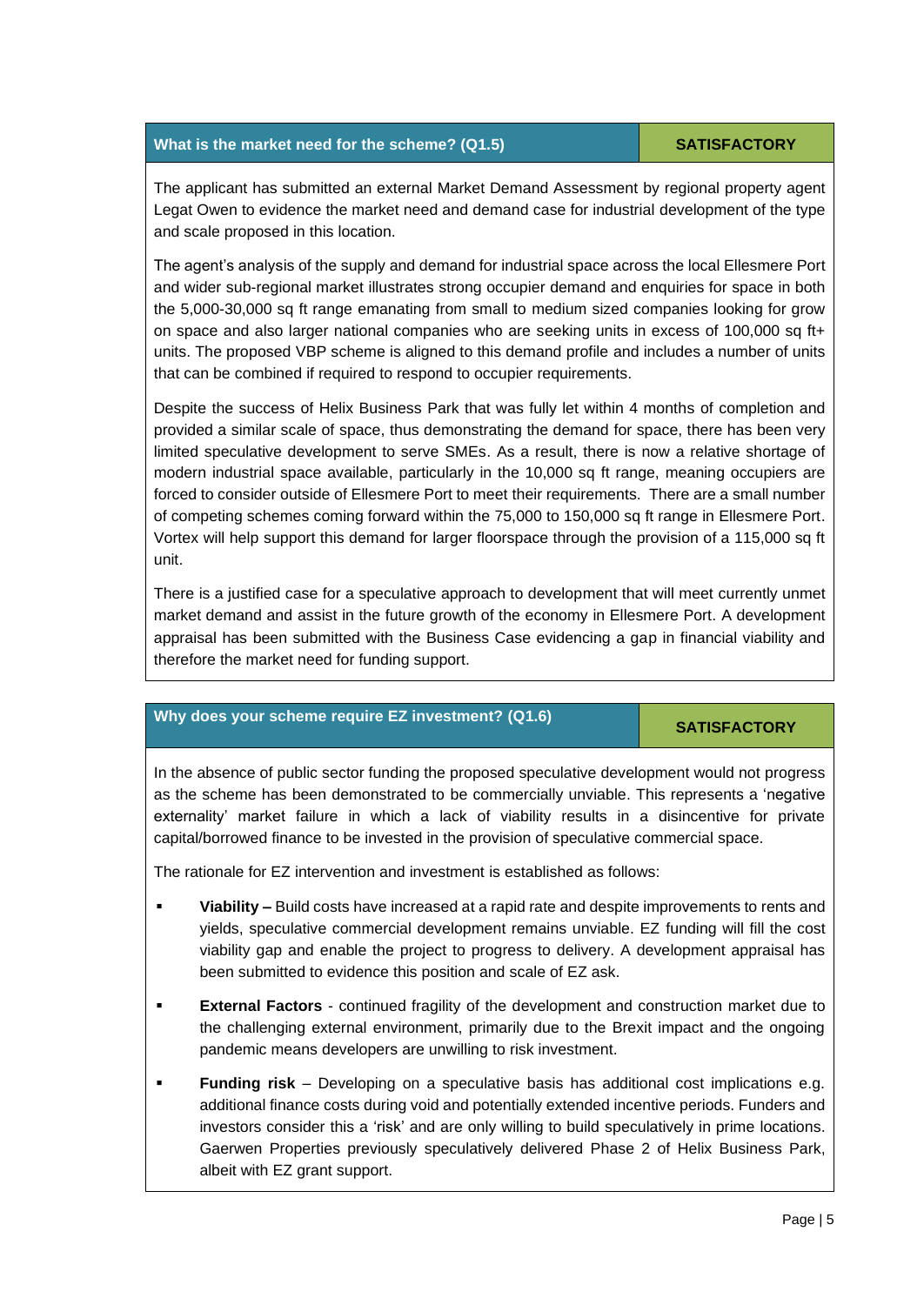**Positive externalities** – the project would result in supply chain developments, increased competitiveness and regeneration benefits and strengthening the local economic base. However, these benefits will not be fully taken into account by the market and as such are unlikely to stimulate investment in the project, in the absence of intervention from the public sector.

# Economic Case

2.2 The Economic Case considers the anticipated quantitative and qualitative outcomes of investment against objectives and tests value for money.

| Summary of the direct and indirect quantitative outputs that the | <b>SATISFACTORY</b> |
|------------------------------------------------------------------|---------------------|
| project is expected to generate by financial year (Q2.1)         |                     |

The Business Case sets out a number of anticipated economic outputs as a result of the proposed scheme, all of which respond directly to the aspirations of EZ investment in the short-term and are considered in more detail in the questions below. The applicant's estimates compared to ours are as follows:

| <b>Output</b>                         | <b>Applicant Estimate</b>  | <b>Cushman &amp; Wakefield</b> |
|---------------------------------------|----------------------------|--------------------------------|
| New industrial space                  | 21,004 sqm (226,087 sq ft) | 21,004 sqm (226,087 sq ft)     |
| Brownfield land reclaimed             | 4.452 hectares             | 4.452 hectares                 |
| New businesses accommodated           | 9                          | 9                              |
| Business Rate retention (see Q7)      | £382,000 p.a.              | £382,000 p.a.                  |
| Tenant jobs created (gross)           | 583                        | 733                            |
| Tenant jobs created (net) (see Q2.6)  | 423                        | 531                            |
| Temporary construction jobs supported | 14                         | 207                            |
| GVA per annum (net)                   | £72 million (net)          | £91.2 million (net)            |

**What are the estimated number of direct jobs that will be created by the project? (Q2.2)**

### **SATISFACTORY**

The applicant has provided an estimate of **583 direct gross jobs** to be created as a result of the Vortex Business Park scheme. This is based upon employment density assumptions established within HCA Employment Density Guidance (2015) of 1FTE per 36 sq m (388 sq ft) of floorspace for Industrial and Manufacturing use.

This is a reasonable assumption, although we would also apply a higher rate of 1FTE per 129 sq ft (12 sqm) to the office elements of the business park (2,690 sqm/28,955 sq ft) which equates to 224 jobs and increases the total direct gross job outputs to 733.

In terms of cost per job, on a net basis value for money from the EZ ask of £3.8 million is estimated at c.£9,000 per job based on the applicant's assessment for industrial and manufacturing uses decreasing to £7,200 per job on our assessment of mixed office and industrial uses – representing very good value against public sector spend benchmarks.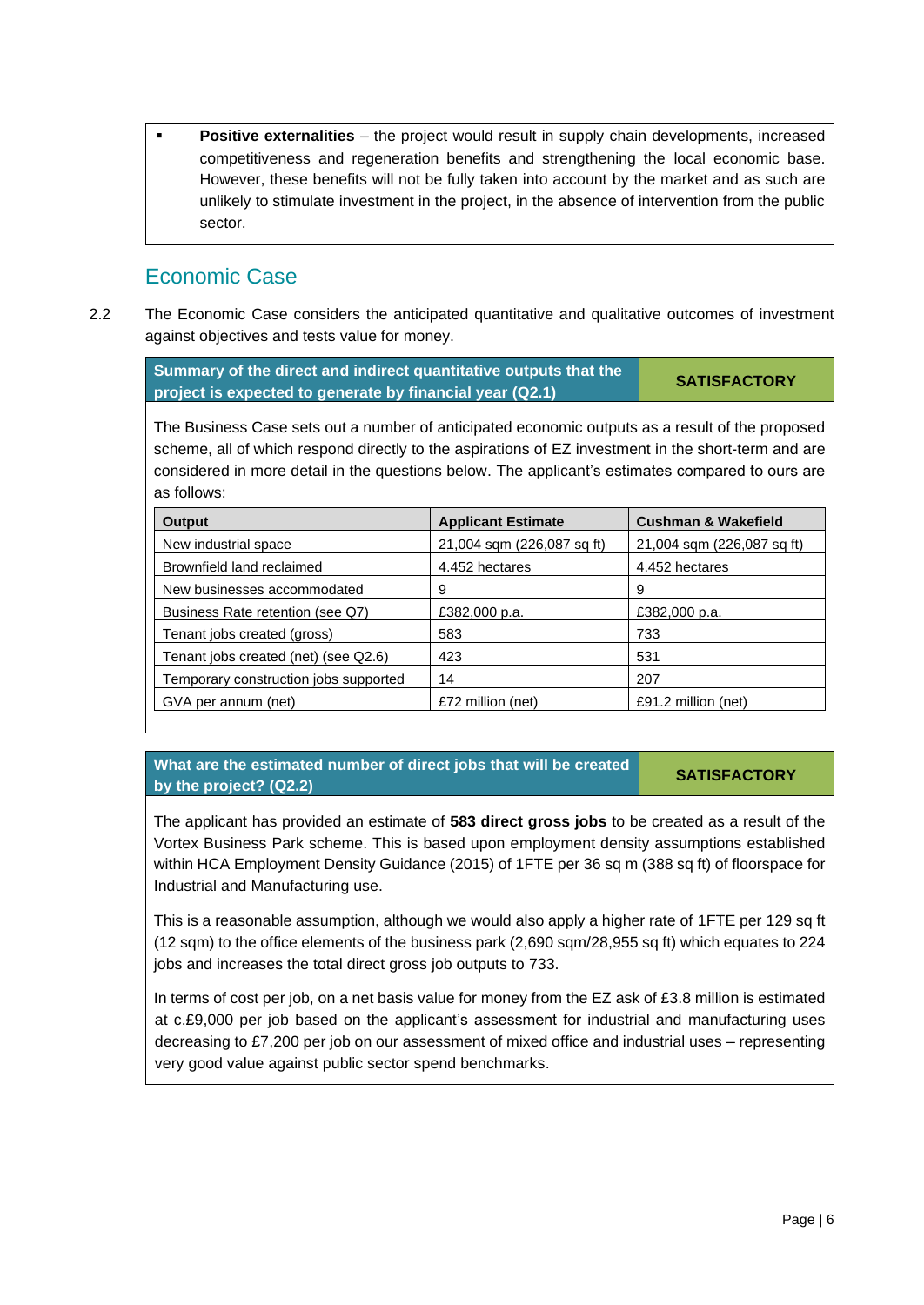# **What are the estimated number of indirect jobs, including construction jobs, that will be created by the project? (Q2.3)**

An estimate of construction jobs created is based upon an assumption of £150,000 of construction expenditure per employee benchmark and 1 FTE equivalent to 10 person years of employment. Based on a construction cost of £20.7m this equates to 138 person years of employment or 13.8 FTE jobs (say 14) for the 1 year construction programme of the scheme. The source of the calculation ratios is not identified.

We would agree with the applicant's estimate for construction jobs based on an HCA labour coefficient ratio of 10 jobs per £1 million annual construction spend for private industrial development. This equates to an estimate of 207 FTE temporary construction jobs of one year in duration based on the £20.7 million construction estimate for the full scheme within the development appraisal – a much higher assumption.

# **Please provide an estimate of the impact of your project in growth of Gross Value Added (Q2.4) SATISFACTORY**

A GVA estimate of £72 million per annum is identified and based on the Cheshire and Warrington Annual GVA per FTE in the manufacturing sector of £171,756 applied to the 423 net direct job estimate (Source: Cheshire and Warrington Local Industrial Strategy Evidence and Insight Summary March 2019).

This provides an appropriate measure of GVA in this case but we would apply the estimate to our higher net direct job assumption (531 jobs) which increases the GVA output to £91.2m per annum.

**Indicate the wider social, environmental and temporary benefits that the project will generate (Q2.5) SATISFACTORY** 

The applicant's response clearly identifies the project's potential to deliver a range of valid and reasonable wider benefits including:

- **•** Apprenticeship/work placements as part of the procurement strategy at both construction and operational phases, thus further contributing to local skills provision and development in the EZ area
- Support of local relevant community events during construction
- Investment in a Construction Environmental Management Plan and a Bio-Diversity Net Gain Assessment to mitigate the ecological impacts of development, including through the off-site solution to loss of habitat, in particular through the creation of a new newt pond

Other benefits which could have been considered include:

- Enhanced profile of Ellesmere Port as a location for development and investment, making future projects more viable, likely to be delivered, and therefore enabling delivery with significantly reduced or no public intervention.
- Fostering innovation within the target automotive, environmental technologies and advanced manufacturing sectors through increased entrepreneurial activity
- Local suppliers during the construction phase and to the new business occupiers

**SATISFACTORY**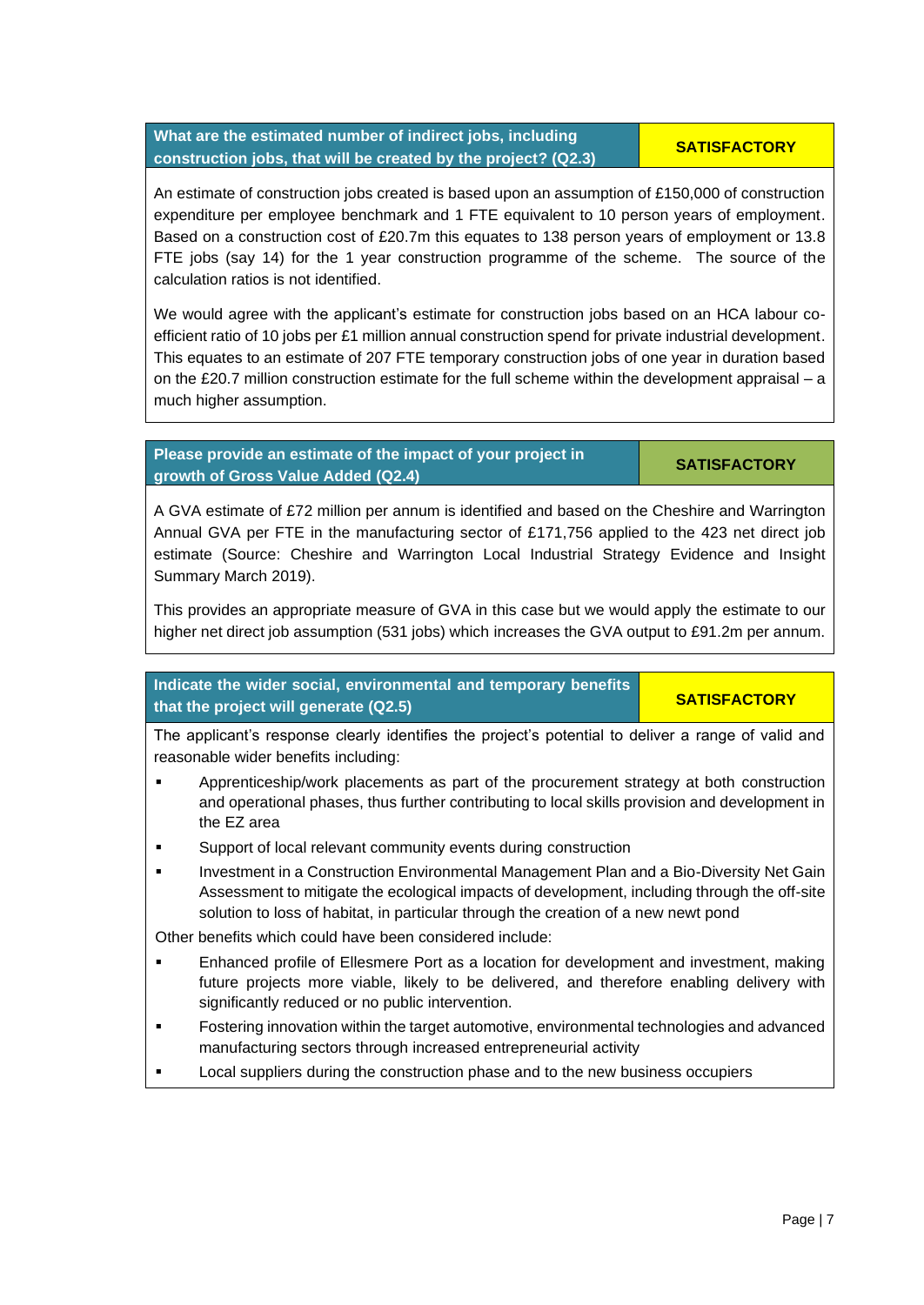# **Demonstrate the additionality of the project (Q2.6) SATISFACTORY**

The response to Q2.6 sets out the applicant's additionality impact assumptions which have been applied to the 583 gross direct jobs estimate which reduces the output to 423 net tenant jobs. The assumptions are based on HCA Additionality Guidance for regeneration through physical infrastructure at the sub-regional level together with other information considered by the applicant and are considered reasonable in respect of this case:

- **Deadweight** 0% as without EZ intervention the scheme would not progress due to lack of viability. This position has heightened in light of construction cost increases.
- **Displacement** 25% based on current reported demand for industrial units by existing businesses in target sectors within Cheshire & Warrington requiring larger and/or modern high quality accommodation - as demonstrated by the companies occupying the Helix units.
- **Leakage** –25% given that the majority of jobs are anticipated to be taken up by Cheshire and Warrington residents, but recognising geographical positioning with pull from wider Merseyside and North Wales (MDA area)
- **EXECUTE:** Substitution Not relevant in this case
- **Multiplier Effects** Assumed at 1.29 of indirect/induced employment effects based on HCA composite multiplier for industrial and manufacturing developments at the sub-regional level.

Applying the above additionality assumptions to the direct jobs estimate results in a net job figure of 423 FTE. Applying the same additionality assumptions to our higher gross direct job calculation of 733 jobs equates to a net figure of 531 jobs.

No consideration has been given as to whether the scale of funding request could be reduced by delivering a smaller quantum of building space, or a lower quality build to reduce costs. However, such options will likely be less efficient in terms of construction costs on a  $E$  per sq ft basis and would not provide the high quality scheme aspired to meet market demand and raise the profile of employment premises in Ellesmere Port.

# Commercial Case

2.3 The Commercial Case assesses the capability of the applicant to deliver the project as proposed within the Business Case and in line with regulatory requirements.

### **Clear delivery strategy in place and key stakeholders identified (Q3.1)**

**SATISFACTORY**

A clear and appropriate delivery strategy appears to be in place with the proposed project being managed by VBP Limited who will retain overall responsibility for the organisation and management of the scheme including appointment of the delivery team, contractor procurement and subsequent marketing and letting. The scheme will be delivered by a contractor via a JCT Design & Build Form of Building Contract following a formal single stage competitive tender process.

The applicant has a team of specialist advisors already established including project management, planning, architecture, M&E, ecology, civils, legal, transport and grant funding. Experience local agents Legat Owen will lead on the marketing and letting. Avid Property Consultants are to act as project manager overseeing the building contract and are understood to be chairing regular progress meetings and preparing reports to track and review the design, site quality, cost control and development programme. No mention is made of some other key public sector stakeholders such as the Council and LEP.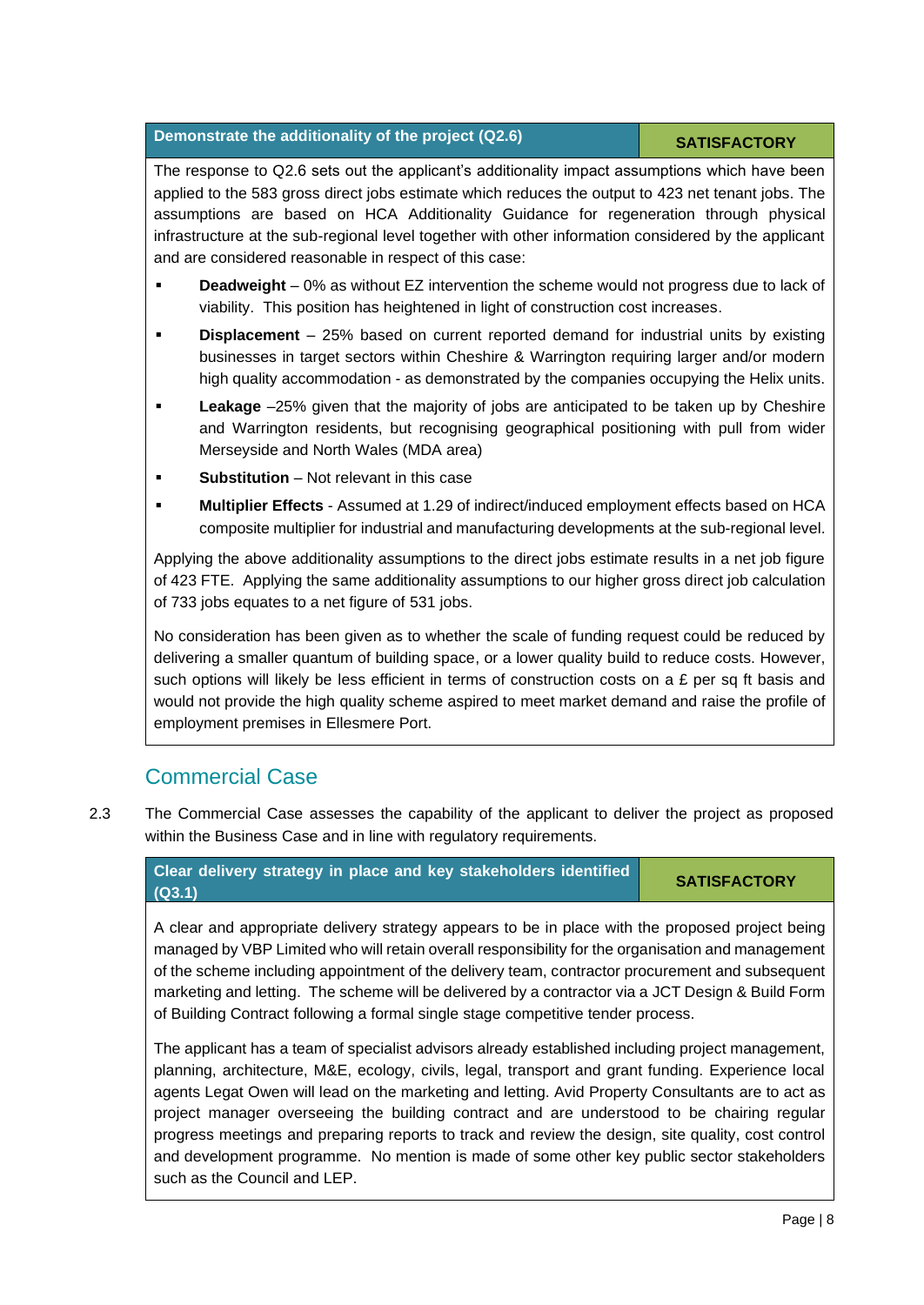# **Demonstrate capacity, capability, systems and expertise to deliver (Q3.2)**

### **SATISFACTORY**

Vortex Business Park Limited is a new company established specifically to deliver this project and as such has no demonstratable experience or capability to deliver. However, the company, team and personnel that sit behind VBP Ltd have a wealth of experience in the delivery and management of new industrial development, including on an adjacent site.

Gaerwen Properties Limited is an established (2012) and pro-active sub-regional commercial investor and developer. The company purchased the adjacent Helix Phase I development and successfully undertook the development, construction and full letting of the Phase II scheme (with EZ grant support) and now has amassed a portfolio of c.550,000sq ft of predominantly industrial space, thus demonstrating the capability and expertise to deliver, let and operate the VBP project..

The professional experience of Alec Pickering, the Director and driving force behind Gaerwen Properties Limited and Vortex Business Park Limited, who will lead this project, is set out. The experience, capability and capacity of the wider project team is also identified. Most are already well known and respected within the market and understood to have supported the previous Helix development scheme.

# **How will the project be procured?** (Q3.3) **SATISFACTORY**

The construction element of the project will be procured via a single stage competitive tender process. An objectively scored Pre-Qualification Questionnaire (PQQ) will be issued to a 'long list' of suitable contractors to enable the shortlisting of those to progress to main tender which will include an Employer's Requirements pack of information to allow pricing.

Avid Property Consulting (Project Management, Employers Agent and Quantity Surveying) will manage the process including compliance checks and the preparation of a comprehensive Tender Adjudication Report recommending the appointment of the most suitable contractor. The above approach to procurement is considered robust, acceptable and standard for such projects.

# **How will you ensure value for money? (Q3.4) SATISFACTORY**

# The applicant points out that EZ funding will generate a number of economic benefits that would not occur without the public spend and implementation of the project, therefore generating value for money beyond the delivery of new employment floorspace. The project is expected to leverage private investment of £21.3m. Additional benefits include a significant increase in spending in the local economy arising directly from the generation of business rate income; the employment of local people during construction and by the tenant companies; and a boost to local supply chains.

The project is expected to create 423 net direct jobs and 14 construction jobs and as part of the tender process, prospective contractors will be asked to consider creating at least one apprenticeship as part of the contract. In terms of net cost per job, value for money from the EZ ask (£3.8m) is estimated at c.£9,000 per job based on the applicant's assessment for industrial and manufacturing uses decreasing to £7,200 per job on our assessment of mixed office and industrial uses – representing very good value against public sector spend benchmarks.

A robust procurement and delivery process will also ensure that the project is delivered on time and in budget through project managers Avid Property Consultants thus maintaining value for money.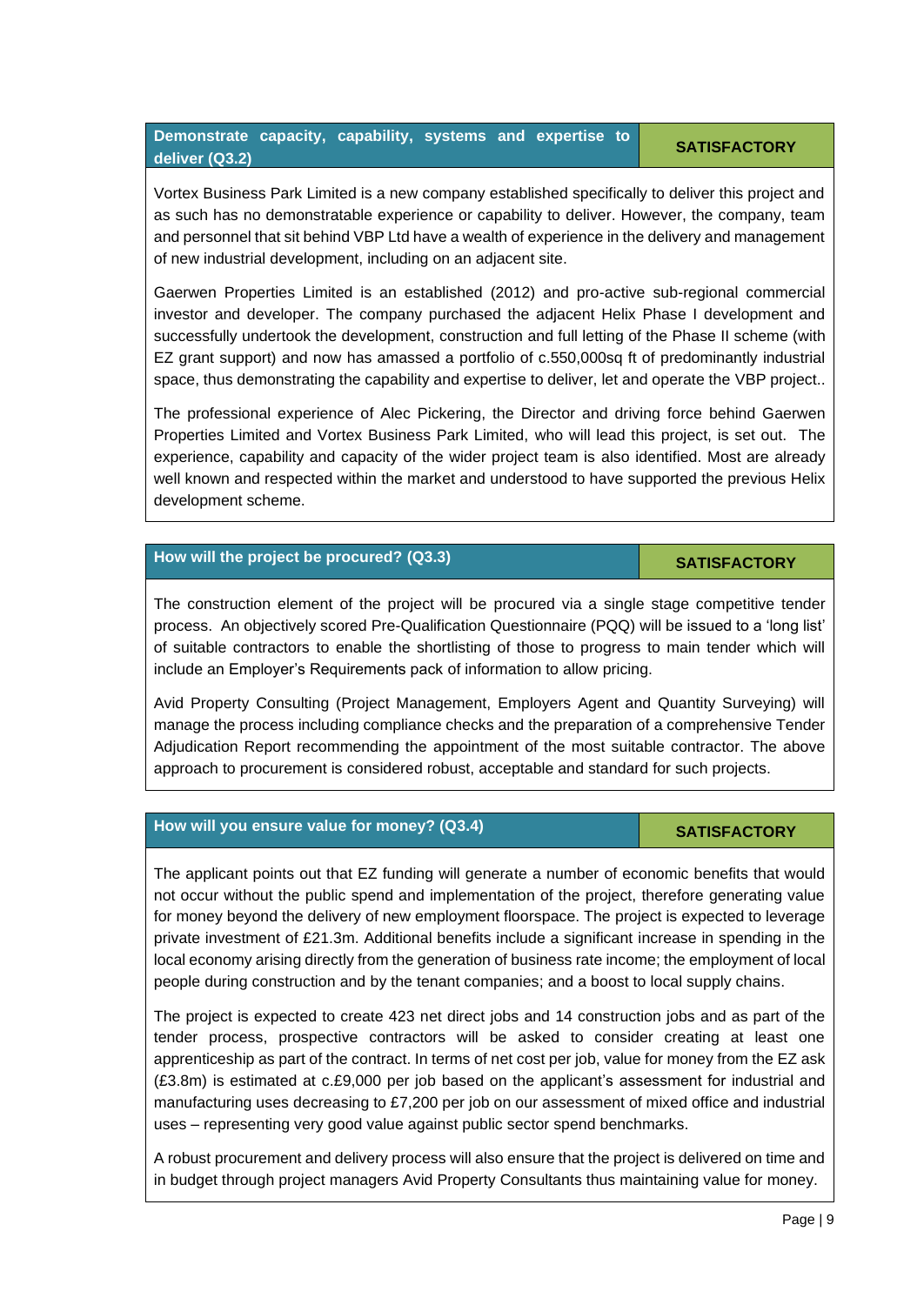# **The project complies with necessary regulations with regard to: i) State Aid/Subsidy Control ii) Legals iii) Planning or Other Consents iv) Other (inc. Ownership)**

# **SATISFACTORY**

**State Aid/Subsidy Control** – VBP Ltd consider themselves to be eligible as a recipient of aid under the Regional Investment Aid Scheme (RIA) within the General Block Exemption Regulations (GBER). The project comprises an initial investment in land and buildings that will be created and maintained for at least 5 years within an Assisted Area. The grant request of £3.8 million equates to c.18% of total Regional Investment Aid Eligible Costs (costs excluding developers profit) so does not exceed the maximum aid intensity of 30% (Article 14) and VBP Ltd will make a financial private sector contribution to the project that exceeds 25%. However, no formal legal opinion of State Aid/Subsidy Control compliance has been provided to evidence this position. We would recommend due diligence on behalf of the LEP should they be minded to approve.

**Legal/Ownership –** VBP Ltd is stated to have an agreement with existing land owners Cheshire West and Chester Council to enter into a lease on receipt of planning consent, and the ability to acquire the land for a predetermined sum upon completion of a minimum of 2 of the 4 phases of the development. We have not had sight of the Agreement but would recommend this as a condition of funding.

**Planning Consent** – A detailed planning application was submitted and registered on 11<sup>th</sup> October 2021 with a decision expected in January 2022. The site is designated as an 'employment site' in the Local Plan which is supportive of employment development and a precedent for industrial development has been established at adjoining sites thus minimising planning risk. Regardless, planning consent should be a condition of any funding offer.

# Financial Case

2.4 The Financial Case provides a critique of the costs and revenues identified within the development appraisal to test the justification of the scale of 'ask' for Enterprise Zone investment.

| Summary of anticipated project costs, revenue and funding | <b>SATISFACTORY</b> |
|-----------------------------------------------------------|---------------------|
| sources supported by a full development appraisal (Q4.1)  |                     |

A development appraisal prepared by Legat Owen has been submitted with the Business Case to evidence the costs, values and viability gap associated with the Vortex Business Park project. The appraisal illustrates a negative residual land value or 'gap' between indicated net development value and total development costs of £3.812 million which is equivalent to the EZ 'ask'.

A high level Cost Review Report undertaken by Avid Property Consultants based on an outline specification by C4 Consulting has been provided to evidence the construction costs for the project. Whilst they provide a good level of detail, they have not been tested with our in-house QS to determine reasonability but are likely to have been robustly compiled given design stage. In the absence of tendered costs, the cost estimate is considered robust given it has been compiled by a professional organisation with experience of the previous phase of development. Land acquisition costs total £1.48m within the development appraisal. This has not been evidenced via the agreement with CWAC.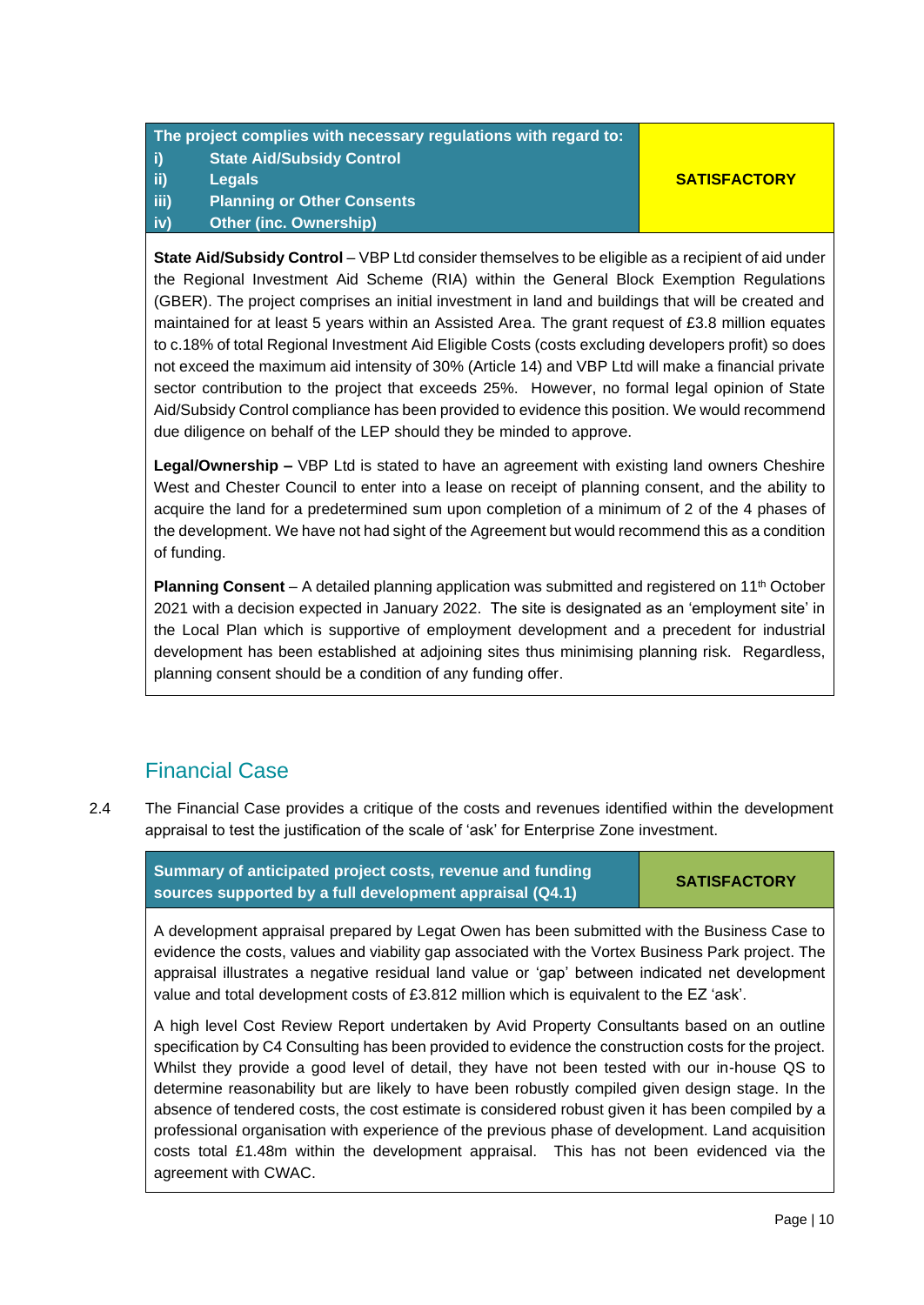In terms of the values, evidence of the assumed rental level is provided via the Legat Owen Market Demand Assessment and supported by achieved lettings at Helix Business Park (£5.50 psf) but reflecting improved market conditions and current rental levels at competing schemes, although these schemes are not identified. Legat Owen also provide the yield assumption of 6.5% based on transactional evidence from the Helix scheme (7.5%) but reflective of improved market conditions and the likely nature of occupiers that are unlikely to be AAA status in terms of covenant and the lease term of smaller occupiers. Cushman & Wakefield consider these assumptions to be reasonable.

### **Breakdown of project funding sources by funder/year (Q4.2) SATISFACTORY**

The breakdown of funding by year indicates a similar distribution of public and private sector spend within the first year of development. This is reasonable given the relatively short development programme.

| <b>Funding Source</b>         | Year 1 | Year 2 | <b>Year 3</b> | Year 4 | Year 5 | Future<br>Years | Total  |
|-------------------------------|--------|--------|---------------|--------|--------|-----------------|--------|
| <b>Private sector funding</b> |        | 19.958 | 1.377         |        |        |                 | 21.335 |
| <b>Other Public Sector</b>    |        |        |               |        |        |                 |        |
| EZ Investment                 |        | 3.565  | 0.247         |        |        |                 | 3.812  |
| <b>Total Project Funding</b>  |        | 23.523 | 1.624         |        |        |                 | 25.147 |

**Supporting information and evidence of cost/value assumptions and confirmation of any matched funding (Q4.3) UNSATISFACTORY**

A review of the cost and value assumptions and evidence is set out in Q4.1 and considered reasonable.

Match funding of £21.3m is required to complete the proposed development. It is stated within the Business Case that Alec Pickering, Director of Vortex Business Park Limited, and the Pickering family members will be providing a proportion c.£13m of the development funding required by way of a Directors loan. The remaining funds will be obtained through either bank project finance, the Evergreen fund via the LEP, or a combination of both.

We have not had firm confirmation of the Pickering Family contribution, nor evidence of the ability to fund. We would also expect the remainder of the required funding to be as a minimum identified if not confirmed and secured at this stage in the process.



The applicant estimates an annual Business Rate Retention rate of £382,000 per annum. A full schedule of the Rates estimate by individual unit, floorspace use and appropriate multiplier has been provided by Legat Owen to evidence this figure.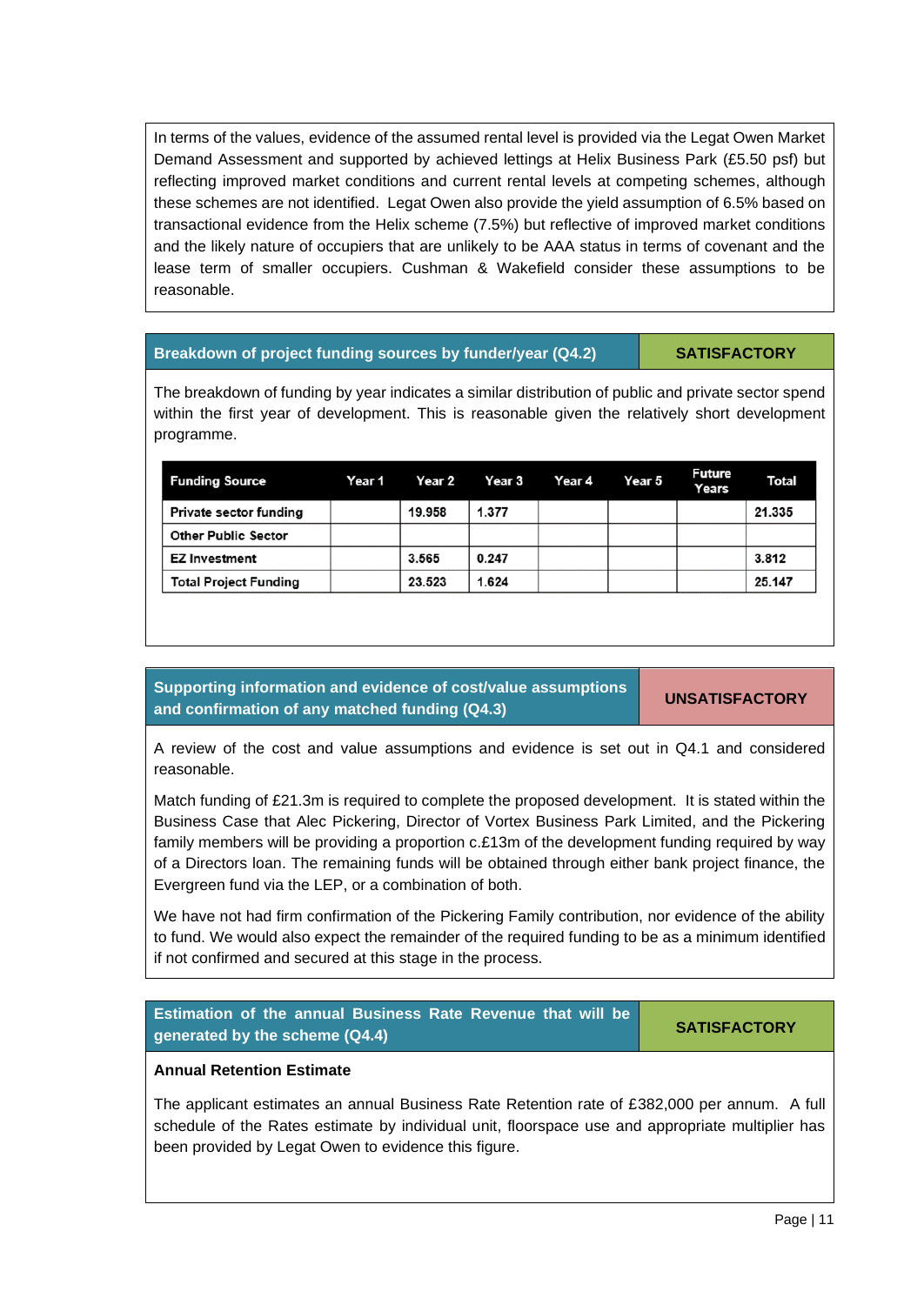Whilst it is not stated what comparables Legat Owen has used to inform the base rate assumption used within the calculation, a review of the 2017 Ratings List from the Valuation Office Agency identifies the same Rateable Value base rates of £38.00 per sq m for warehousing and £45.60 per sq m for offices at the adjacent New Bridge Court scheme have been applied. The correct 2021/22 National Non-Domestic Rate Multiplier of 49.9p and 50.7p has been applied dependent upon unit/business size (a rateable value above/below £51,000).

We would agree with the applicant's business rate retention estimate of £382,000 per annum but would note that any void rate free periods will impact upon the annual retention pot within the first year and this figure assumes no rate mitigation measures are imposed.

The proposed scheme will result in the generation of new employment floorspace to the EZ and as such the Business Rates generated will be truly additional to the LEP. However, the estimation of Business Rates is complex and the new premises will be subject to valuation and entry to the Ratings List. Therefore, it is strongly recommended that the achieved business rates are monitored throughout the lifetime of the project.

# **EZ Lifetime Retention and Repayment Estimate**

No estimate of lifetime retention has been provided. On the basis of the annual rate retention estimate of £382,000, the potential return over the lifetime of the project relative to the development programme (assuming occupancy on completion in January 2023) would suggest a total of £6.876 million over the remaining 18 years of the EZ. This assumes full occupancy throughout this period.

On this basis, and assuming continuous full occupancy, the full repayment of the £3.812 million EZ investment ask would take an estimated 10 years. This is at the lower end of the pay-back period compared to some of the other EZ investment projects witnessed to date and may therefore represent more of a risk to investment or a less 'good value' project.

# **Explain why funding is necessary and at minimum cost to the Enterprise Zone (Q4.5)**

### **SATISFACTORY**

A development appraisal has been provided to evidence the existence and scale of the viability gap for which EZ funding is sought (£3.812m).

On the value side, the assumptions have been informed by local agents Legal Owen and incorporates a rental value of £6.50 and £7.00 per sq ft and rent free period of 3 or 6 months dependent upon unit size, together with a yield of 6.5%. on the assumption of a 5 year certain term. Each of these assumptions has been backed up and justified based on local market evidence, including at Helix Business Park, and provided within a Market Assessment by Legat Owen.

On the costings side, the cost of land at £1.57m is understood to have been agreed with CWAC but has not been evidenced. Construction costs have been evidenced via a Cost Review by Avid Property Consultants and developer profit excluded given VBP's intention to hold the asset. A finance interest rate of 6% represents commercial terms. A 6% contingency on construction costs is assumed. It is understood that the construction works will be subject to a competitive tendering process. If the selected contractor offers a lower cost, this should be reflected in reduction of EZ funding requested.

Overall the cost and value assumptions set out within the development appraisal appear reasonable suggesting that the resulting viability gap represents the minimum cost to the EZ. However, it is recommended that the LEP consider an overage agreement as a condition of funding to ensure that they benefit from any improvement in the viability position. The applicant proposes that overage is calculated when all the industrial units are let at 50% of the completed value of the building over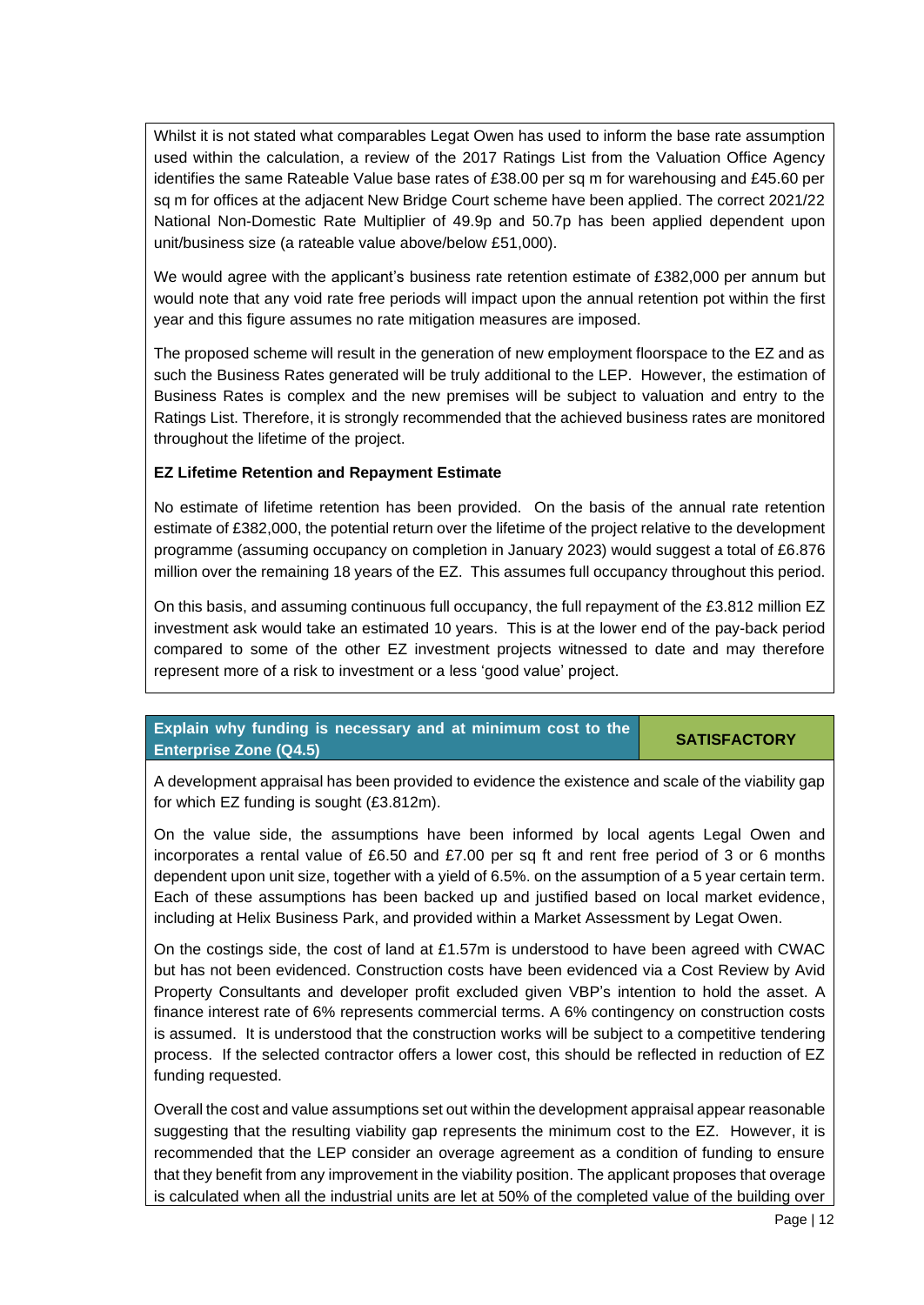and above a Base Value agreed as part of the appraisal capped at the amount of BISF grant received.

Whilst not raised by the applicant, the retention of Business Rates could also be considered to represent a 'return' on EZ investment but is not anticipated to generate a 'surplus' until year 10 assuming full occupancy (see question 4.4).

**Alternative funding sources have been considered and reasonably discounted (Q4.6)**

**Confirmation of sufficient capability to meet financial liabilities of** 

ERDF Evergreen loan funding is being considered but may no longer be available given timescales of the project which must complete by December 2022.

No other alternative sources of funding or delivery appear to have been considered or discounted such as institutional private funding or a put option.

**EZ support (Q4.7)** The Business Case reports that the Pickering family has sufficient resources available across the various businesses to fund approximately £13m of the development costs. However, we have not had sight of accounts or balance sheet to substantiate their financial capacity to support the project.

In the event that fixed priced tendered costs exceed pre-tendered estimates, it is understood a value engineering exercise will be undertaken to reduce costs in line with budget. A construction contingency of 5% is included within the project costs and it is stated that any further cost overruns beyond the contingency allowance, will lay with the contractor.

# Management Case

2.5 The Management Case reviews the proposed project programme including in light of identified constraints and approach to risk management and mitigation.

**What is the current status of the project? (Q5.1) <b>SATISFACTORY** 

This is an area of concern to delivery of the scheme.

Detailed building designs have been produced and a detailed planning application has been submitted (September 2021) with a positive decision anticipated in January 2022. Further design details are stated to be progressing in advance of the contractor procurement process which is anticipated to commence in November 2021 and align with the planning process.

It is unclear if any further internal approvals are required, including for example in respect of financing.

**SATISFACTORY**

**UNSATISFACTORY**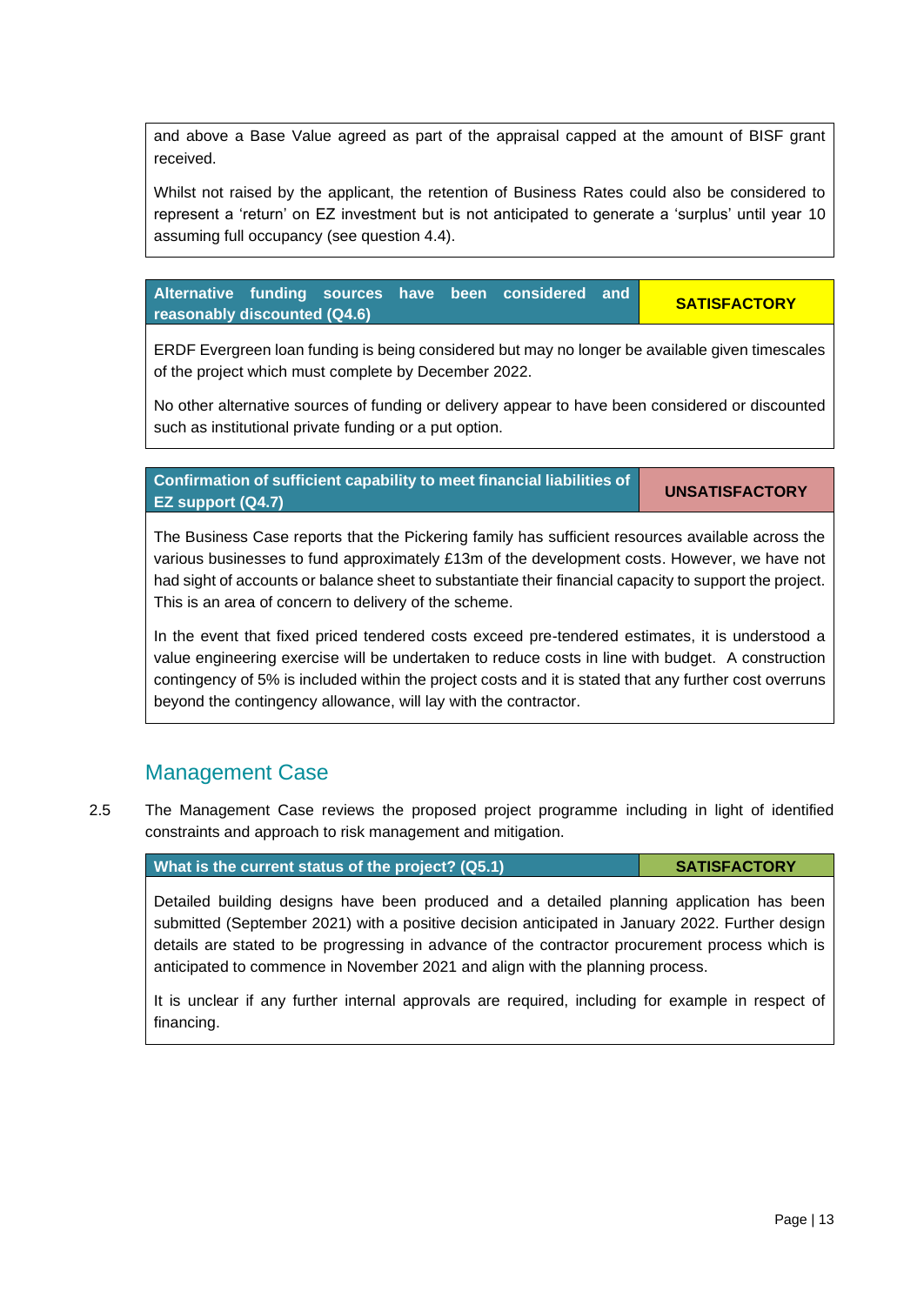## **Identification of deliverable project programme, key milestones and timescales (Q5.2 and 5.3)**

A separate project programme Gantt chart has been provided that illustrates the milestone dates set out within the Business Case, but only to the point of practical completion. Based on the assumption that planning permission is granted in January 2022, the project programme indicates a start on site in March 2022 and a completion of January 2023 which represents a 10 month construction programme. Based on the market report provided by Legat Owen, it is forecast that all of the industrial units will be fully occupied within 12 months of the build completion.

The greatest programme risk is likely to be funding approval, legal contractor procurement, receipt of detailed planning permission and discharge of any conditions. Should a funding offer be made, we would recommend a guaranteed long-stop start date for the project is agreed and progress monitored as completion will impact upon the scale and pace of the business rate retention return.

# **How do you propose to deliver the project? (Q5.4) SATISFACTORY**

The applicant sets out a clear delivery strategy in terms of both the approach and project management structure to meet their overarching objective to ensure design and construction of the industrial units are to statutory standards and that there is cost and programme certainty.

The professional team assembled is similar to that that managed the delivery of the previous Helix Business Park scheme on an adjacent site. VBP Ltd will hold overall responsibility for the organisation and management of the project including the appointment and management of the professional team, agents and solicitors, the procurement of an appropriate contractor for the construction works, and the subsequent marketing and letting of the completed industrial units. The experience and capability of both the internal management team and external advisors has been evidenced. A formal tender process will be undertaken via an appropriate JCT contract to secure the procurement of the most appropriate contractor to deliver the scheme.

# No reference is made to any community consultation, including any statutory consultation as part of the planning process. However, it is made clear that as the site has been evidenced to be an ecologically poor disused brownfield site, no cultural or heritage landscape destruction is anticipated. Whilst not explicitly stated, it is the assumption therefore that development as proposed would not raise any stakeholder objections.

**of the scheme (Q5.5) SATISFACTORY SATISFACTORY** 

# **Consideration of the principal risks and anticipated approach to mitigation (Q5.6)**

**Comment on community support and/or consultation in respect** 

Five appropriate principal risks have been identified and considered with a realistic overview of their likelihood and scale of impact on delivery provided. The apportionment to risk appears balanced across VBP, the professional team and the contractor who will likely take ownership of any cost over-runs. Mitigation measures focus on due diligence to reduce risk potential rather than actions should risks occur.

**SATISFACTORY**

**SATISFACTORY**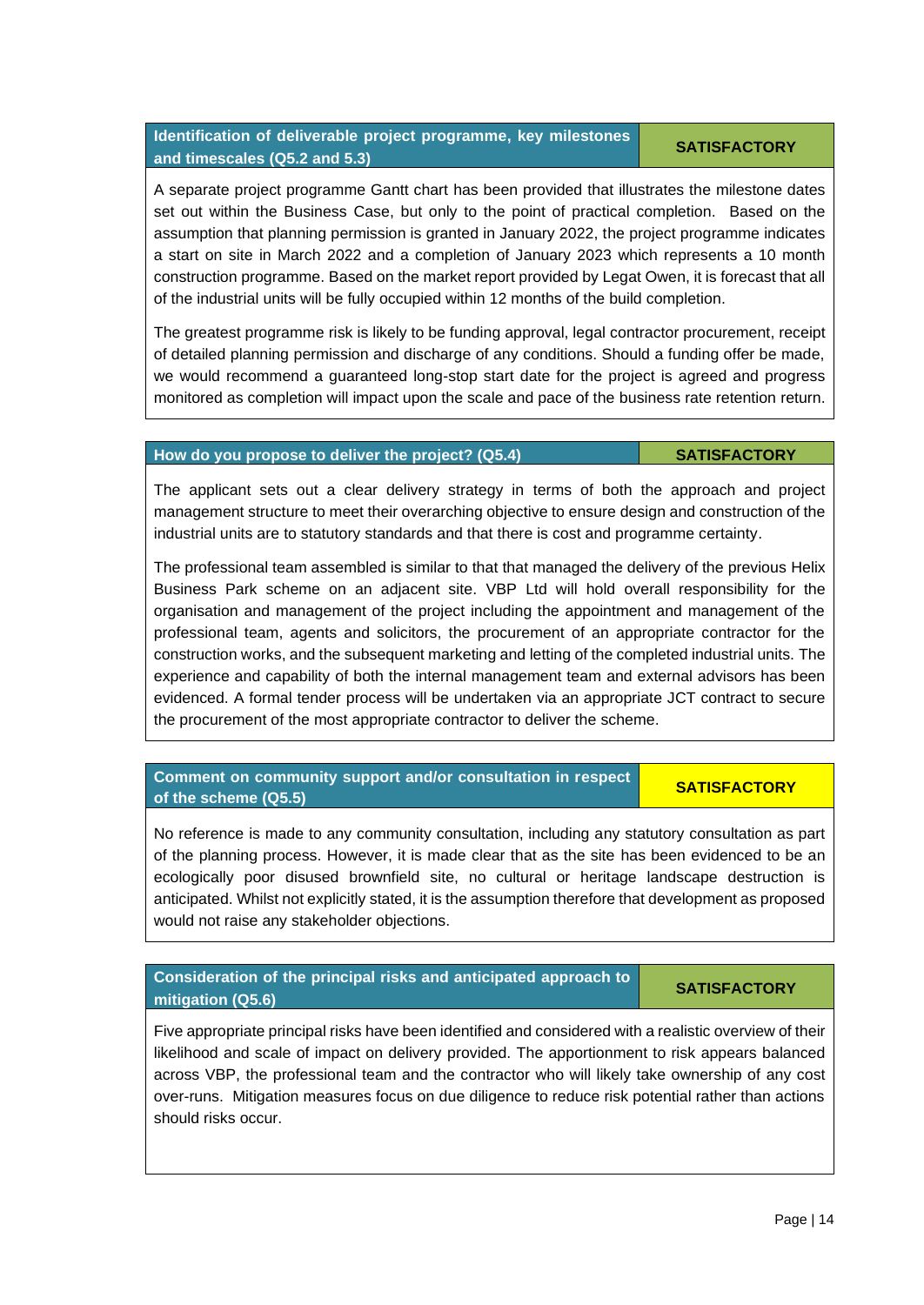The adoption of a formal and documented Risk Register incorporating regular risk identification and scheduling throughout the project is recommended to support pro-active project management and risk mitigation should EZ funding be granted.

# **Confirmation that the project is deliverable with regard to any other significant constraints (Q5.7)**

### **SATISFACTORY**

The applicant considers that at this stage on the project timeline, there are no significant risks or dependencies which cannot be managed/mitigated, and which would result in the project not being delivered.

Many of the key deliverability constraints appear close to being overcome in that VBP are close to having the site under contractual control, a detailed planning application has been submitted with a positive outcome expected imminently and the core management team in place. However, a contractor is yet to be appointed (programme risk) and the assumed viability gap remains the key constraint to delivery.

A register of some of the key risks have been identified and some mitigation measures considered, but a more detailed risk register and monitoring would be anticipated should funding be granted.

Overall, the project is considered deliverable. However, it is recommended that should the LEP be minded to grant funds, an overage and clawback clause is implemented if the project achieves values above expectations or is not delivered within an agreed time period.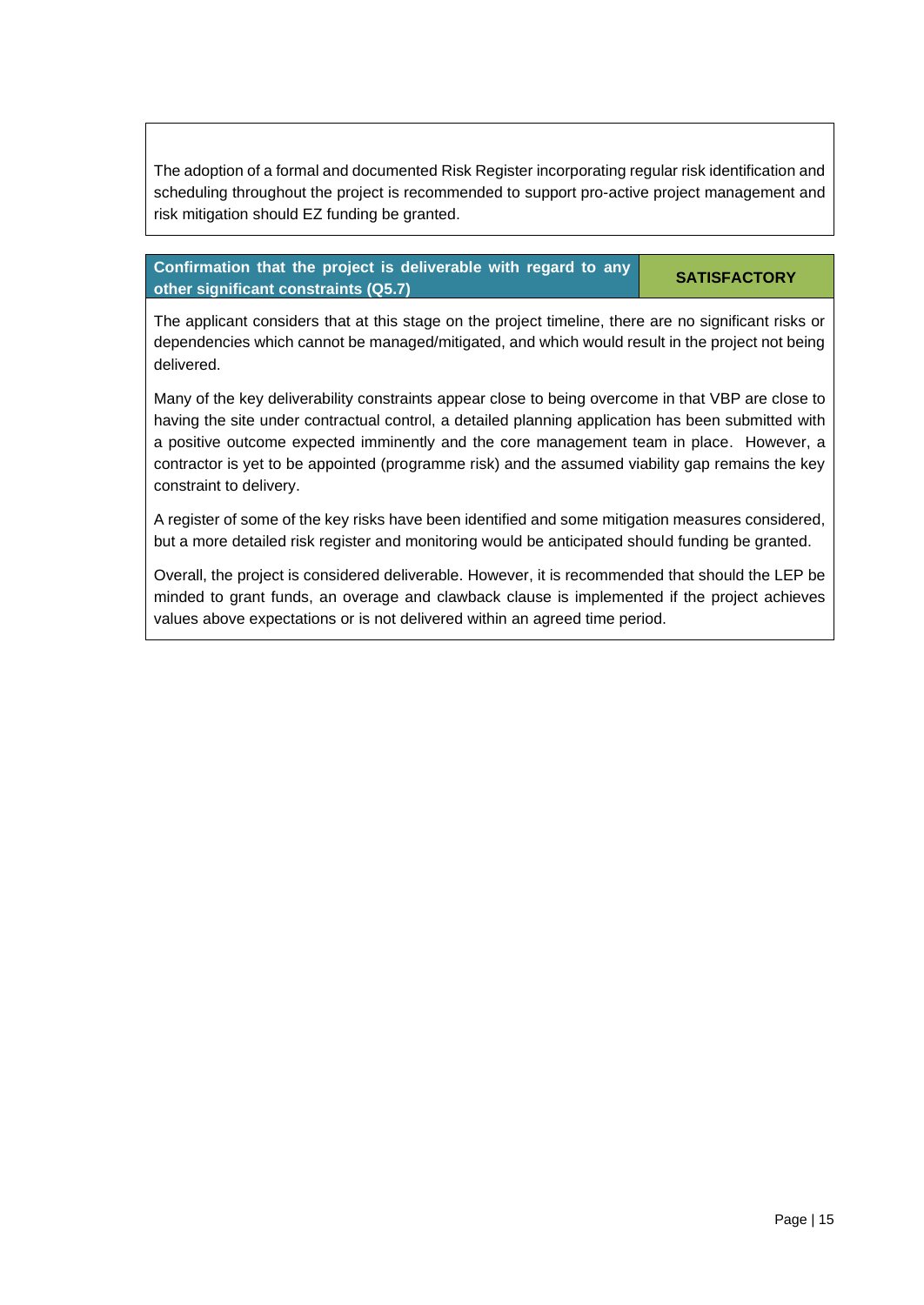# <span id="page-17-0"></span>3.0 Conclusions and Recommendation

3.1 Based on the information provided, the application for £3.812 million of EZ rate reinvestment funding to develop a speculative development of 9 industrial units across 6 buildings totalling (21,004 sq m) 226,082 sq ft at Newbridge Road (branded Vortex Business Park) in Ellesmere Port on the basis of a gap in financial viability can be summarised and concluded as follows:

# Strategic Case

- 3.2 The project can be considered to demonstrate good strategic fit with the LEP strategic objectives and target sectors; the overarching Cheshire Science Corridor Development and Investment Strategy; and a number of wider local and national strategies for economic growth through the creation of jobs and floorspace in target sectors.
- 3.3 There is a clear 'demand' for the project as evidenced within the Legat Owen Market Demand Assessment which demonstrates strong demand and enquiries for similar scale units across the subregion alongside a shortage in available high quality supply. The 'need' and rationale for public sector support is based on a demonstrated lack of financial viability and an unwillingness of investors to fund speculative development in light of the financial and other external risks associated with such an approach. Where Gaerwen Properties has previously delivered speculative development in Ellesmere Port at Helix Business Park, albeit with the benefit of EZ rate reinvestment funds, the units have fully let within 4 months of completion.

| Contributes to the aspirations of the LEP strategic objectives (Q1.2)  | <b>SATISFACTORY</b> |
|------------------------------------------------------------------------|---------------------|
| Aimed at the LEP's target sectors (Q1.3)                               | <b>SATISFACTORY</b> |
| Demonstrates clear fit with wider local and national strategies (Q1.4) | <b>SATISFACTORY</b> |
| Evidenced market need and demand for the project (Q1.5)                | <b>SATISFACTORY</b> |
| Clear rationale for EZ investment (Q1.6)                               | <b>SATISFACTORY</b> |

# Economic Case

- 3.4 A number of reasonable and quantitative project outputs including floorspace, jobs and GVA are identified and the impact of additionality considered. If anything, there may be considered to be an underestimation of quantitative outputs in terms of both direct tenant jobs which could be in the order of 730 gross or 530 net and construction jobs at 207 FTE for one year in duration.
- 3.5 The project can be demonstrated to represent good value for money on a cost per job basis relative to the EZ ask. The project can also demonstrate delivery of wider benefits in the form of opportunities for employment, construction supply chain, enhanced market profile and confidence thus strengthening the local market.

| Delivery of quantitative direct and indirect outputs – floorspace, jobs, GVA (Q2.1) | <b>SATISFACTORY</b> |
|-------------------------------------------------------------------------------------|---------------------|
| Estimation of direct jobs (Q2.1)                                                    | <b>SATISFACTORY</b> |
| Estimation of indirect jobs including construction jobs (Q2.2)                      | <b>SATISFACTORY</b> |
| Estimation of the growth of Gross Value Added (Q2.4)                                | <b>SATISFACTORY</b> |
| Delivery of wider social, environmental or other wider benefits (Q2.5)              | <b>SATISFACTORY</b> |
| Demonstrate the additionality of the project (Q2.6)                                 | <b>SATISFACTORY</b> |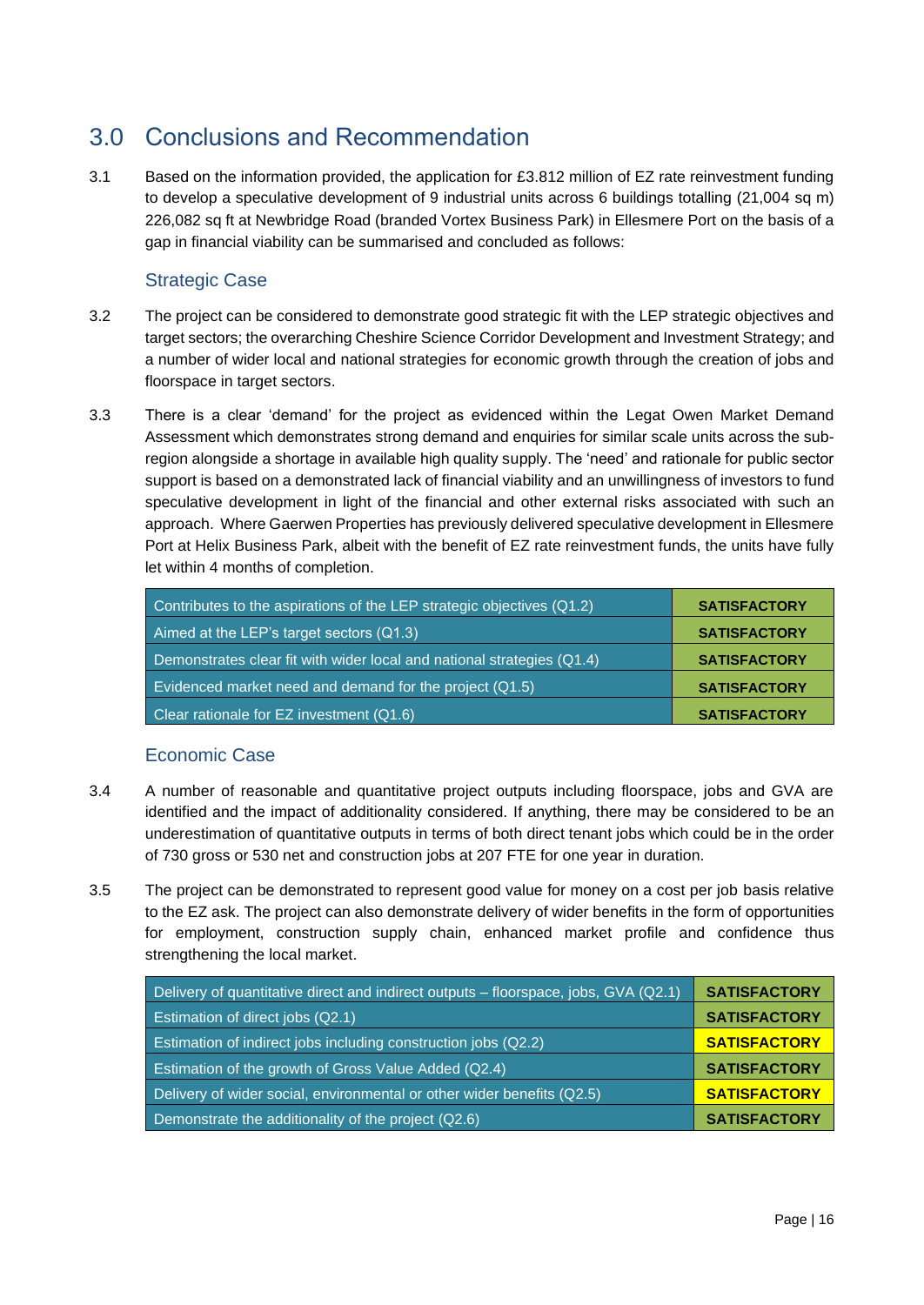# Commercial Case

- 3.6 VBP Limited is understood to have an agreement with CWAC to lease and then acquire the site, although evidence of this has not been supplied, and the development is considered close to receiving detailed planning approval imminently, thus supporting commercial deliverability.
- 3.7 An appropriate delivery strategy appears to be in place and Gaerwen Properties who sit behind VBP Ltd and their identified team are experienced at delivering such projects. The contractor will be procured via a single stage competitive process and JCT contract. A detailed development programme has been provided and the scheme is argued to conform to State Aid/Subsidy Control rules, however no formal legal opinion has been provided to confirm compliance.

| Clear delivery strategy in place and key stakeholders identified (Q3.1) | <b>SATISFACTORY</b> |
|-------------------------------------------------------------------------|---------------------|
| Capacity, capability, systems and expertise to deliver (Q3.2) (Q11)     | <b>SATISFACTORY</b> |
| Appropriate procurement of project (Q3.3)                               | <b>SATISFACTORY</b> |
| Demonstrate value for money (Q3.4)                                      | <b>SATISFACTORY</b> |
| The project complies with necessary regulations with regard to:         | <b>SATISFACTORY</b> |
| i)<br>State Aid                                                         |                     |
| $\mathsf{ii}$<br>Legals                                                 |                     |
| iii)<br>Planning                                                        |                     |

# Financial Case

- 3.8 The scale of EZ funding requested is evidenced through a development appraisal identifying a gap in viability. Evidence is provided to support the value and cost assumptions together with the identified gap which may be considered to represent the minimum cost to the LEP. The potential for some 'payback' via an overage should be considered if achieved returns exceed those anticipated and we would recommend seeking clawback if the scheme is not delivered within an agreed timescale. Further due diligence on the financial stability of VBP Ltd (and/or the Pickering Family) to meet financial liabilities is recommended in advance of any contractual agreement.
- 3.9 A Business Rate Retention Estimate of £380,000 per annum has been supplied which equates to a Business Rate repayment estimate of 10 years (based on full occupancy) or £6.87 million over the remaining 18 years of the EZ.

| Anticipated costs and values are identified and evidenced (Q4.1)         | <b>SATISFACTORY</b>   |
|--------------------------------------------------------------------------|-----------------------|
| Breakdown of funding sources by funder/year (Q4.2)                       | <b>SATISFACTORY</b>   |
| Evidence of cost/value assumptions and any matched funding (Q4.3)        | <b>UNSATISFACTORY</b> |
| Estimation of the annual Business Rate Revenue (Q4.4)                    | <b>SATISFACTORY</b>   |
| Funding demonstrated to be at minimum cost to the Enterprise Zone (Q4.5) | <b>SATISFACTORY</b>   |
| Alternative funding sources have been considered and discounted (Q4.6)   | <b>SATISFACTORY</b>   |
| Sufficient capability to meet financial liabilities of EZ support (Q4.7) | <b>UNSATISFACTORY</b> |

# Management Case

3.10 Whilst VBP Ltd is a newly established business for the purpose of delivering the VBP project, the team that sits behind the organisation is an established and experienced commercial property developer that has successfully delivered similar schemes elsewhere in Ellesmere Port. A number of other competent external professionals make up the wider delivery team. The building contractor is yet to be confirmed, but an appropriate procurement process is in place. A sensible risk register is set out but lacks mitigation. A detailed project programme has been provided.